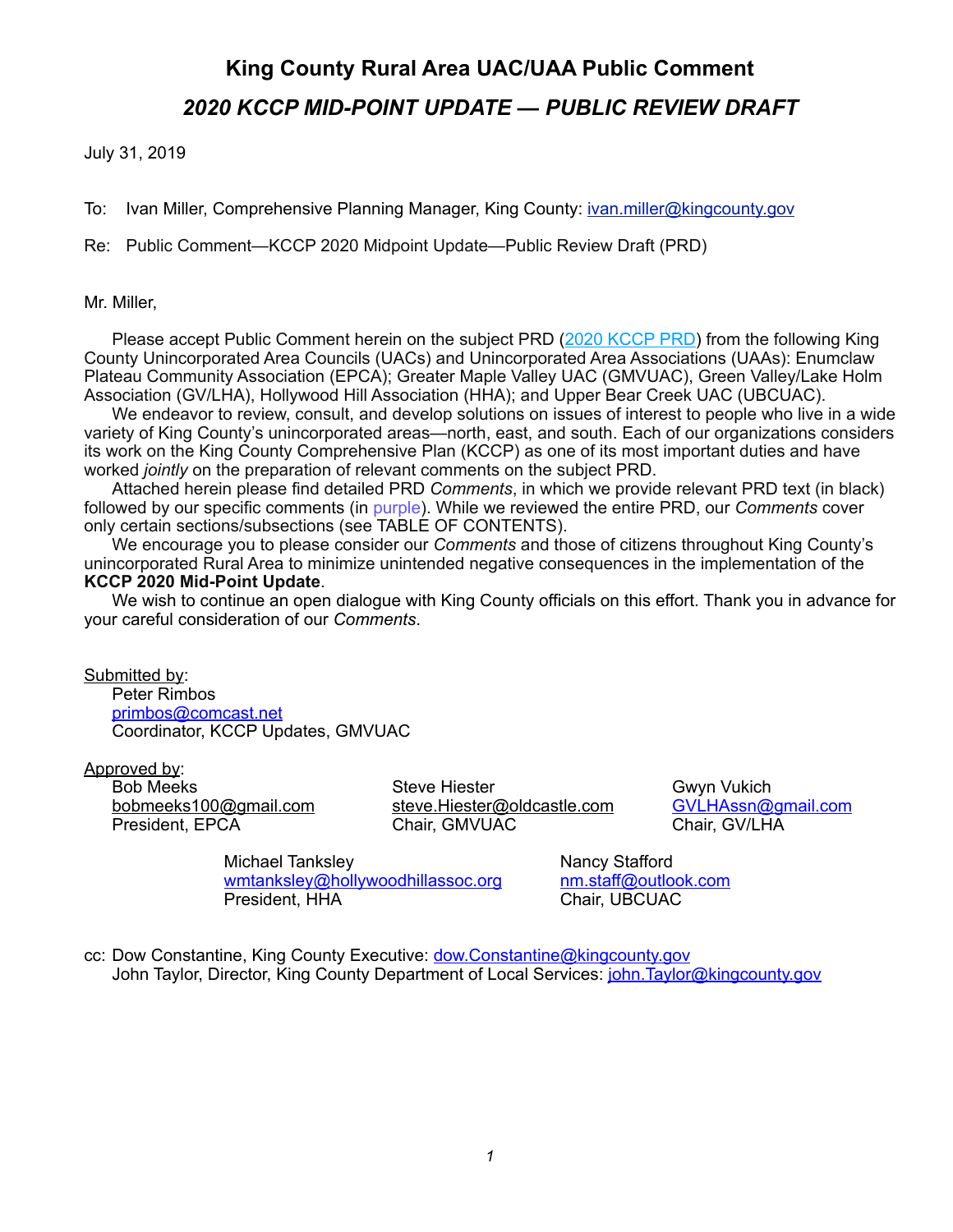### *TABLE OF CONTENTS*

| <b>Section</b>                                                    | <u>Page</u> |
|-------------------------------------------------------------------|-------------|
| <b>Amendments to the King County Comprehensive Plan</b>           | 3           |
| <b>Chapter 1 Regional Growth Management Planning</b>              | 3           |
| <b>Chapter 3 Rural Areas and Natural Resource Lands</b>           | 3           |
| <b>Chapter 8 Transportation</b>                                   | 8           |
| <b>Chapter 9 Services, Facilities and Utilities</b>               | 11          |
| <b>Transportation Needs Report and Arterial Classification</b>    | 13          |
| <b>Amendments to Land Use and Zoning Maps</b>                     | 16          |
| <b>Map Amendment 2: Woodinville Roundabout Mitigation</b>         | 16          |
| <b>Area Zoning and Land Use Studies</b>                           | 17          |
| Area Zoning & Land Use Study 2: Woodinville Roundabout Mitigation | 17          |
| <b>Code Studies and Reports</b>                                   | 18          |
| <b>Report 2: Review of 4-to-1 Program</b>                         | 18          |
| <b>Amendments to King County Code</b>                             | 20          |
| <b>TITLE 20 - PLANNING</b>                                        | 20          |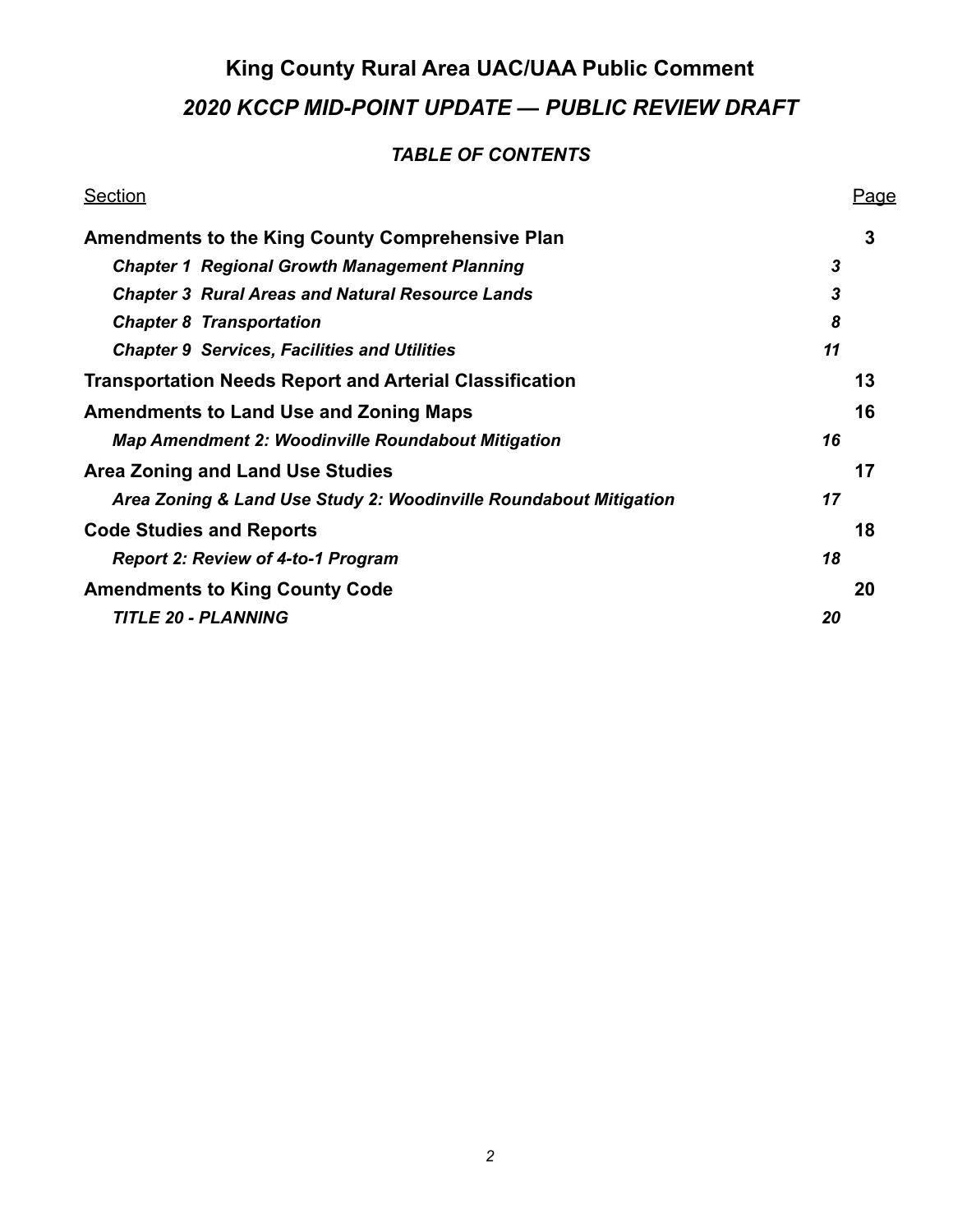## **King County Rural Area UAC/UAA Public Comment**

## *2020 KCCP MID-POINT UPDATE — PUBLIC REVIEW DRAFT*

<span id="page-2-0"></span>**Amendments to the King County Comprehensive Plan**  [Amendments to KCCP](https://www.kingcounty.gov/~/media/depts/executive/performance-strategy-budget/regional-planning/2020CompPlanUpdate/2020-PRD/b-PRD-Comprehensive-Plan-Amendments.ashx?la=en)

<span id="page-2-1"></span>*Chapter 1 Regional Growth Management Planning (pp. 4-7)*

(p. 5):

**RP-107 King County shall not forward to the Growth Management Planning Council for its recommendation any proposed ((expansion of)) amendment to the Urban Growth Area unless the proposal was:** 

- **a. Included in the scoping motion for a King County Comprehensive Plan update;**
- **b. An area zoning study of the proposal was included in the public review draft of a proposed King County Comprehensive Plan update; or**
- **c. Subjected to the hearing examiner process for site specific map amendments as contemplated by the King County Code; or**
- **d. Initiated as a Four-to-One proposal through King County's Docket process.**

We do not support adding *"d."* above, as we believe the annual Docket process should not become a regular avenue for wholesale changes to the Urban Growth Area.

## <span id="page-2-2"></span>*Chapter 3 Rural Areas and Natural Resource Lands*

*(pp. 14-34)* 

(pp. 15-16):

**R-512 ((The creation of new )) Industrial-zoned lands in the Rural Area shall be limited to those that have long been used for industrial purposes((,)) and do not have potential for conversion to residential use due to a historic designation ((and that may be accessed directly from State Route 169)), in order to reduce pressure for growth, limit impacts on nearby natural resources and functions, and avoid the need for infrastructure extensions. These lands shall be limited to: industrial parcels inside of Rural Towns; industrial parcels accessed directly from State Route 169, inclusive of parcels 1923069026, 3223069098, and 3223069104; and industrial parcels adjacent to the Rural Neighborhood Commercial Center of Preston.** 

We strongly do not support changing the zoning for latter two parcels from *"I-P"* to *"I,"* thus removing its site-specific designation and opening them up to possible future sales to different industrial operations. These two parcels are south of the Cedar Grove intersection and south of the parcels addressed in the GMVUAC's October 2018 Comments on Docket Item #4 to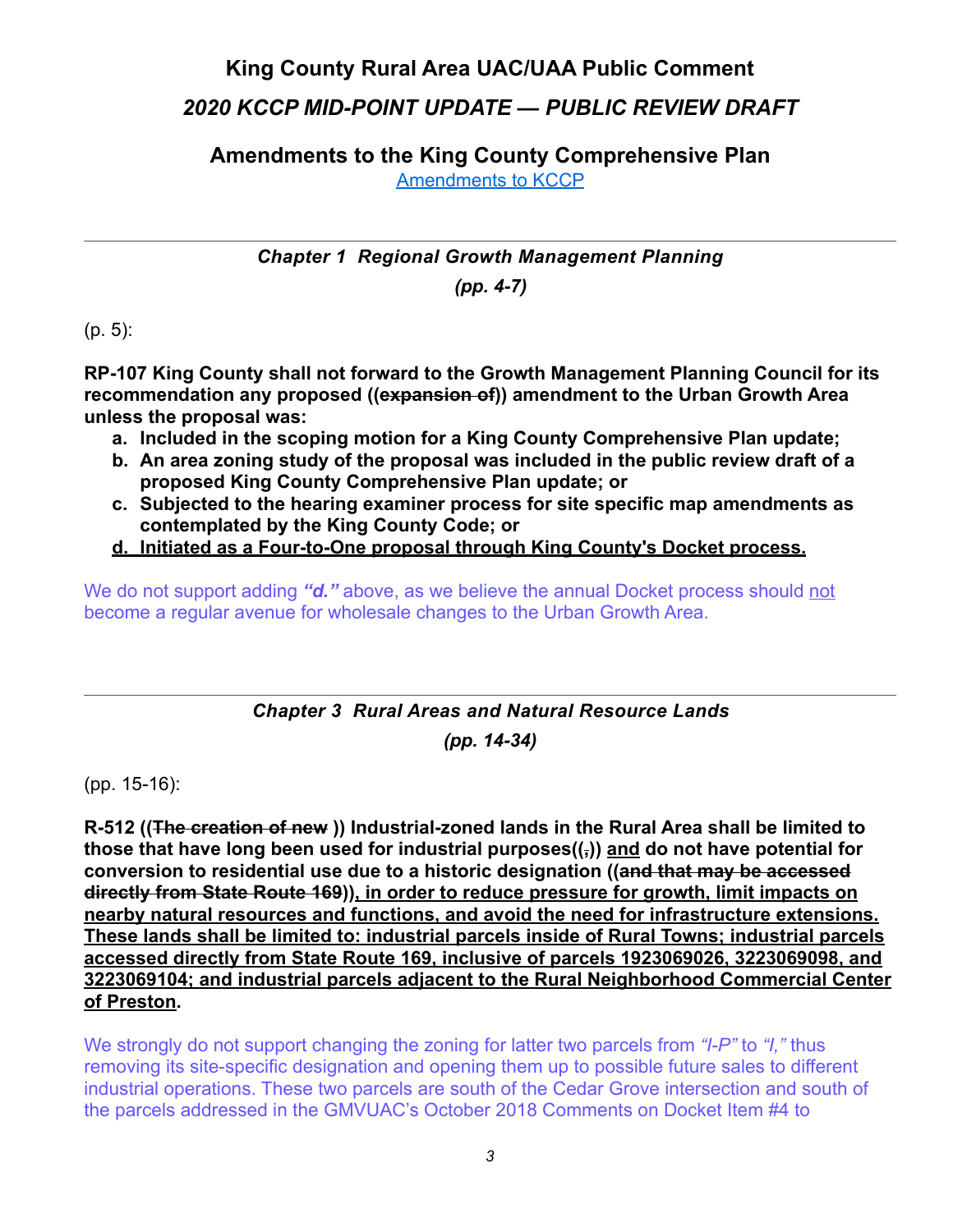*"Reclassify two parcels from 'NB' to 'I'*—the GMVUAC recommended rejection of the request. Also, this is akin to the 2006 Docket Item that sought to rezone the first parcel listed for the benefit of its then-current occupant, Sunset Materials, and now is the site of the proposed move from the UGA to the RA of the Lakeside Industries Asphalt Facility.

(p. 16):

#### **R-513 Rural Public Infrastructure Maintenance Facilities, and agriculture and forestry product processing should be allowed in the Rural Area. ((Other new industrial uses in the Rural Area shall be permitted only in Rural Towns and in the designated industrial area adjacent to the Rural Neighborhood Commercial Center of Preston.))**

We strongly oppose *"new industrial uses"* in the Rural Area, consequently, we are concerned with the proposed revisions to policies **R-512** and **R-513** that would allow such uses.

(p. 16):

In order to preserve rural character and protect sensitive natural features, new rural industrial development in the Rural Area needs to be of a scale and nature that is distinct from urban industrial development. The scale and intensity and many of the uses allowed in urban industrial ((development)) areas are not appropriate for rural industrial areas. The following policy applies to all new industrial development in the Rural Area.

We recommend modifying the first sentence above as follows:

*"In order to preserve rural character and protect sensitive natural features, new any rural industrial development in the Rural Area needs to be of a scale and nature that is distinct from urban industrial development."* 

This should preclude parcel zoning changes to **Industrial** through the annual Docket process.

(p. 17):

There are also existing, isolated industrial uses on sites in the Rural Area that are recognized, but are not appropriate for new industrial uses. Further expansion of these isolated industrial uses is ((not encouraged)) limited, and therefore ((they)) these sites are not zoned Industrial.

This appears to conflict with revisions proposed to policies **R-512** and **R-513** above.

The *proposed* amendment to policy **R-513** would convert that Policy to a mere aspirational statement that does not actually require or assure protection of rural character. This is a violation of the State's Growth Management Act (GMA) by failing to include required measures to protect rural areas. *See Kittitas County Conservation Coalition v. Kittitas County*, EWGMHB Case Nos. 07-1-0004c and 07-1-0015, Compliance Order pp. 11-15 (May 31, 2013).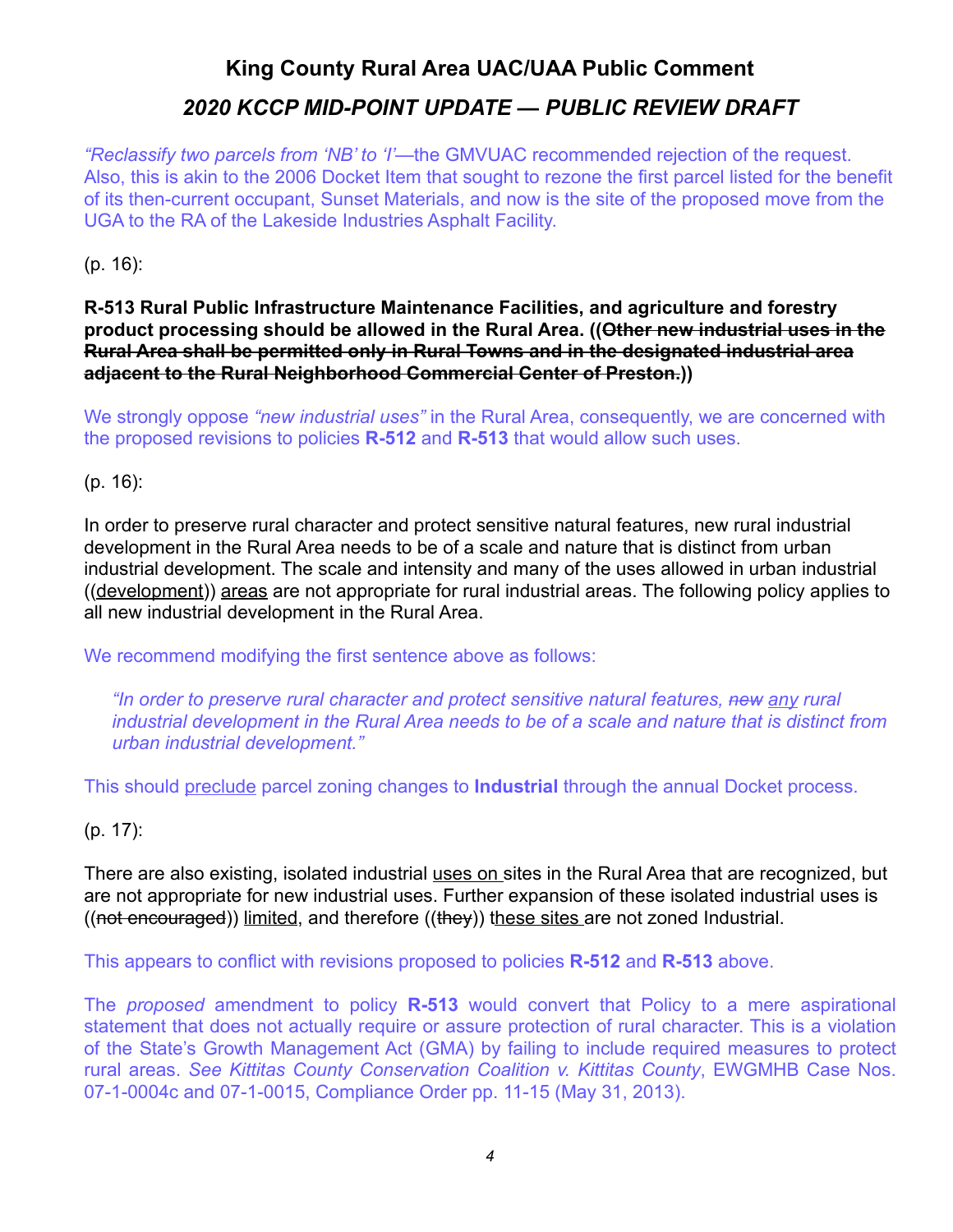#### (p. 17):

**R-515 Existing industrial uses on isolated sites in the Rural Area ((outside of Rural Towns, the industrial area on the King County-designated historic site along State Route 169 or the designated industrial area adjacent to the Rural Neighborhood Commercial Center of Preston shall be zoned rural residential)) shall retain their Rural Area zoning but may continue if they qualify as legal, nonconforming uses.** 

#### **R-516 Existing isolated industrial sites in the Rural Area with Industrial zoning shall not be expanded and any new industrial uses shall conform with the requirements in Policy R-514.**

We have conducted an *Analysis* (see below) on the above proposed changes to Policies **R-512**, **R-513**, **R-515**, and **R-516**. Based on our *Analysis*, it is readily apparent such changes are inconsistent with, and violate, the GMA.

The rationale set forth in the commentary relating to *proposed* amendments to Policies **R-512** and **R-513** do not accurately reflect the purpose and scope of those Policies as currently adopted. Whereas *existing* **R-512** relates to location of industrial lands, Policy **R-513** relates solely to industrial use of such lands. The commentary supporting the proposed amendments improperly conflates the land itself with allowable *uses* of and on that land.

There is no rational basis for amending Policy **R-513** and adding a *new* **R-516** in light of the express purpose and origin of **R-513** in the 2008 KCCP Update to specifically address and mitigate the impact and future misuse of the last second KC Council inclusion and summary adoption of Map Amendment #31 (see our past extensive commentaries on the proposed move of the Lakeside Industries' Asphalt Facility from the City of Covington, inside the Urban Growth Area, to a parcel along the Cedar River in the Rural Area).

*New* **R-516** only exists in a hollow and invalid attempt to fill the void created by the evisceration of *existing* **R-513** by the proposed amendments. Further, the accompanying commentary provides no meaningful rationale:

*"Effect: Distinguishes between sites with Rural Area zoning and sites with Industrial zoning, within the Rural Area geography. This policy refers to sites with Industrial zoning and establishes that the site not be expanded, and that the use will conform with the regulations noted in policy R-514 (which are codified in the zoning code)."*

We conclude there is absolutely no public interest served and rural area protection afforded by these proposed amendments. Any increase in industrial lands and/or uses in the rural area are inconsistent with the King County Comprehensive Planning Policies and violate the GMA.

Our *Analysis* of these matters follows below: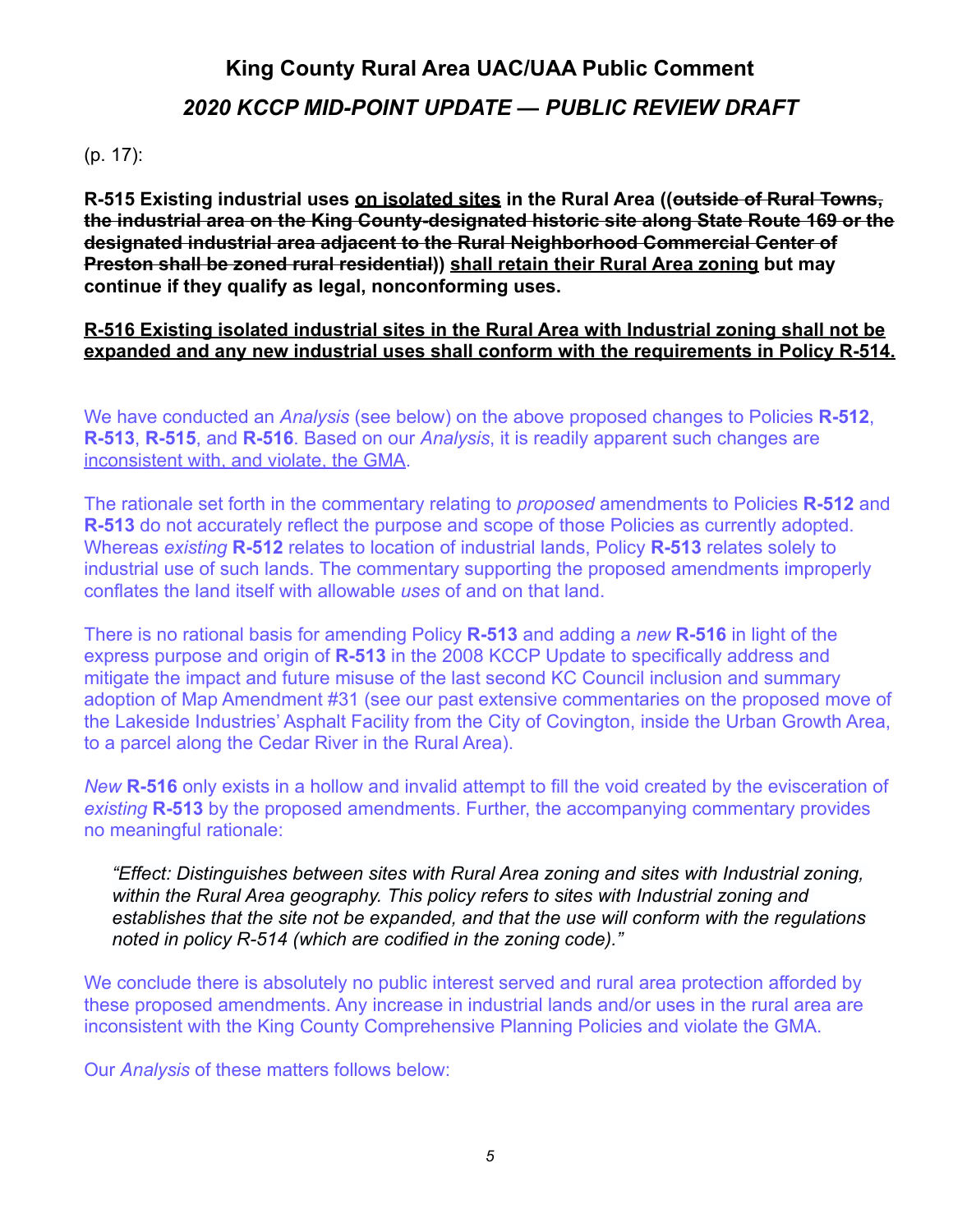*Analysis* 

#### **RELEVANT LAW**

 1. **RCW 36.70A.130(1)(d)**: *"Any amendment of or revision to a comprehensive land use plan shall conform to this chapter."*

 2. **RCW 36.70A.011**: "*The legislature finds that this chapter is intended to recognize the importance of rural lands and rural character to Washington's economy, its people, and its environment, while respecting regional differences. Rural lands and rural-based economies enhance the economic desirability of the state, help to preserve traditional economic activities, and contribute to the state's overall quality of life. . . . [T]he legislature finds that in defining its rural element under RCW 36.70A.070(5), a county should foster land use patterns and develop a local vision of rural character that will: Help preserve rural-based economies and traditional rural lifestyles; encourage the economic prosperity of rural residents; foster opportunities for small-scale, rural-based employment and self-employment; permit the operation of rural-based agricultural, commercial, recreational, and tourist businesses that are consistent with existing and planned land use patterns; be compatible with the use of the land by wildlife and for fish and wildlife habitat; foster the private stewardship of the land and preservation of open space; and enhance the rural sense of community and quality of life."* (**Emphases** added.)

 3. **RCW 36.70A.030(16)**: *" 'Rural character' refers to the patterns of land use and development established by a county in the rural element of its comprehensive plan:* 

 *(a) In which open space, the natural landscape, and vegetation predominate over the built environment;* 

 *(b) That foster traditional rural lifestyles, rural-based economies, and opportunities to both live and work in rural areas;* 

 *(c) That provide visual landscapes that are traditionally found in rural areas and communities;* 

 *(d) That are compatible with the use of the land by wildlife and for fish and wildlife habitat;* 

 *(e) That reduce the inappropriate conversion of undeveloped land into sprawling, lowdensity development;* 

 *(f) That generally do not require the extension of urban governmental services; and* 

 *(g) That are consistent with the protection of natural surface water flows and groundwater and surface water recharge and discharge areas."* 

 4. **RCW 36.70A.115(1)**: *"Counties and cities that are required or choose to plan under RCW 36.70A.040 shall ensure that, taken collectively, adoption of and amendments to their comprehensive plans and/or development regulations provide sufficient capacity of land suitable for development within their jurisdictions to accommodate their allocated housing and employment growth, including the accommodation of, as appropriate, the medical, governmental, educational, institutional, commercial, and industrial facilities related to such growth, as adopted in the applicable countywide planning policies and consistent with the twenty-year population forecast*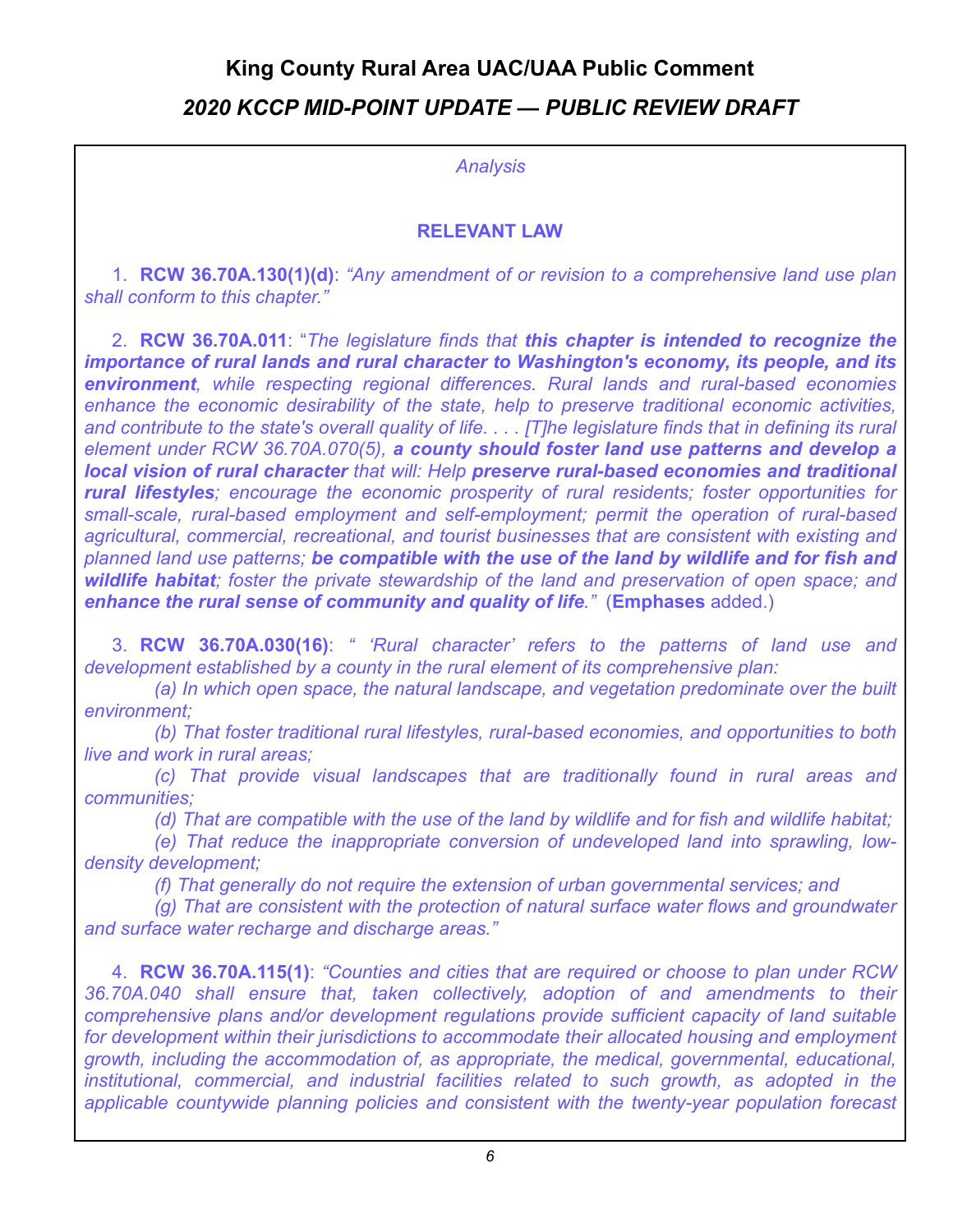*from the office of financial management."*

#### **RELEVANT KING COUNTY PLANNING POLICIES**

5. 2012 King County Comprehensive Planning Policies (as amended June 25, 2016):

*"DEVELOPMENT PATTERNS: The policies [DP-x] in this chapter address the location, types, design and intensity of land uses that are desired in King County and its cities. They guide implementation of the vision for physical development within the county."*

*"DP-1 All lands within King County are designated as: Urban land within the Urban Growth Area, where new growth is focused and accommodated; Rural land, where farming, forestry, and other resource uses are protected, and very low-density residential uses, and small-scale nonresidential uses are allowed; or Resource land, where permanent regionally significant agricultural, forestry, and mining lands are preserved."*

*"DP-34 Concentrate manufacturing and industrial employment within countywide designated Manufacturing/Industrial Centers. The Land Use Map in Appendix 1 shows the locations of the designated Manufacturing/Industrial Centers."* 

 *"DP-50 Except as provided in Appendix 5 (March 31, 2012 School Siting Task Force Report), limit new nonresidential uses located in the Rural Area to those that are demonstrated to serve the Rural Area, unless the use is dependent upon a rural location. Such uses shall be of a size, scale, and nature that is consistent with rural character."* 

#### **RELEVANT FACTS**

6. 2020 KCCP PRD (pp. 5-6):

 *"As part of its review of the Comprehensive Plan, King County, together with its cities, published the 2007 King County Buildable Lands Report and updated it in 2014. Ratified in 2015, the report fulfills the requirements of the Growth Management Act for the county and its cities to evaluate every eight years whether there is sufficient suitable land to accommodate the projected countywide population. The Buildable Lands Report represents a mid-course check on achievement of Growth Management Act goals. The focus of the evaluation is on the designated urban areas of King County and growth targets for those areas as established in the Countywide Planning Policies.* 

 *Based on data from 2006 through 2011, the 2014 Buildable Lands Report evaluated the actual housing constructed, densities of new residential development, and the amount of actual*  land developed for commercial and industrial uses within the Urban Growth Area. **Based on that** *data, it projected that there is a sufficient amount of land within the Urban Growth Area to accommodate housing, commercial and industrial uses through 2031 and beyond. Additional discussion and policies can be found in Chapter 12, Implementation, Amendments and Evaluation."* (**Emphases** added.)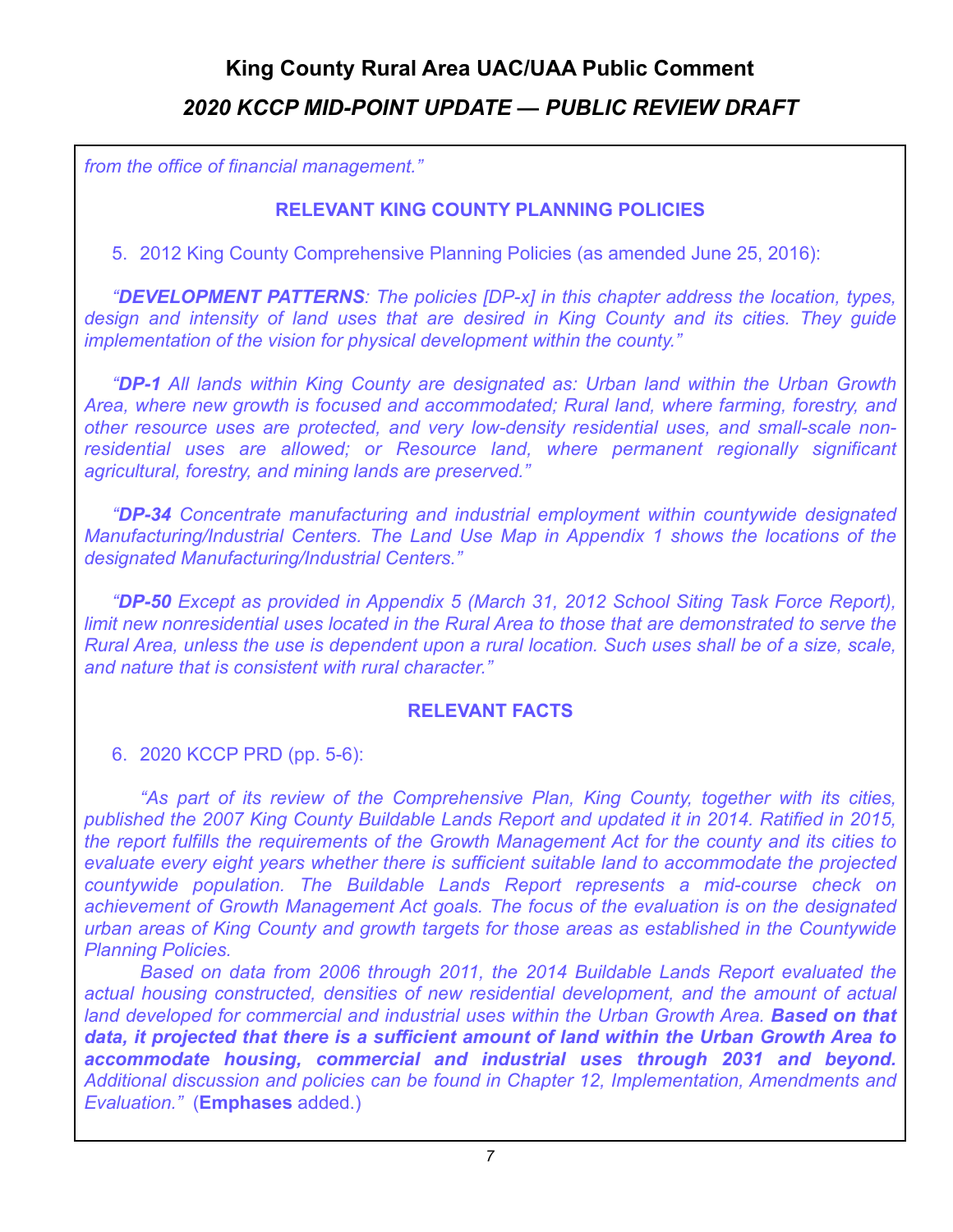#### **APPLICATION OF LAW AND FACTS TO PROPOSED 2020 KCCP PRD**

 7. PSRC VISION 2050 Draft SEIS at Section 2.4.2 identifies and designates the Manufacturing/Industrial Centers. Figure 2.4-4 shows the designated manufacturing/industrial centers. *See also* PSRC *Industrial Lands Analysis* (March 2015). None of the properties adjoining SR 169 identified in the 2020 KCCP PRD in the amended Policy R-512 are identified as manufacturing/industrial centers. The inclusion of these lands for industrial use in the rural area is inconsistent with the KC Comprehensive Planning Policies and violates the GMA.

### (p. 28) *Mineral Resources Property Information for the Mineral Resources Map*

We do not understand why the Table of *"Designated Mineral Resource Sites"* removes reference to *"John Henry Coal Mine / Palmer Coking Coal,"* but the table of *"Potential Surface Mineral Resource Sites"* (pp. 29-30) retains four *"Palmer Coking Coal"* sites (Map # Sections: 47, 48, 50, and 63).

(pp. 33-34) *Agricultural and Forest Lands Map* and *Mineral Resources Map*.

What specific *Land-Use and Zoning Map Amendments* are reflected in these proposed maps?

# <span id="page-7-0"></span>*Chapter 8 Transportation*

*(pp. 41-48)* 

(no page number, as the following Policy is not proposed to be revised in this Update):

**T-102 As a transportation provider and participant in regional transportation planning, King County should support, plan, design, and implement an integrated, coordinated and balanced multimodal transportation system that serves the growing travel needs of the county safely, effectively and efficiently and promotes a decrease in the share of trips made by single occupant vehicles.** 

We propose Policy **T-102** be expanded to embrace Regional Transportation Concurrency Testing and County-wide road networks. Accordingly, we recommend adding a second sentence to policy **T-102** as follows: *"King County should explore establishing county-wide "road networks," which know no jurisdictional boundaries, or a Transportation Benefit District, both funded by all County taxpayers without increasing the total tax burden."*

(no page number):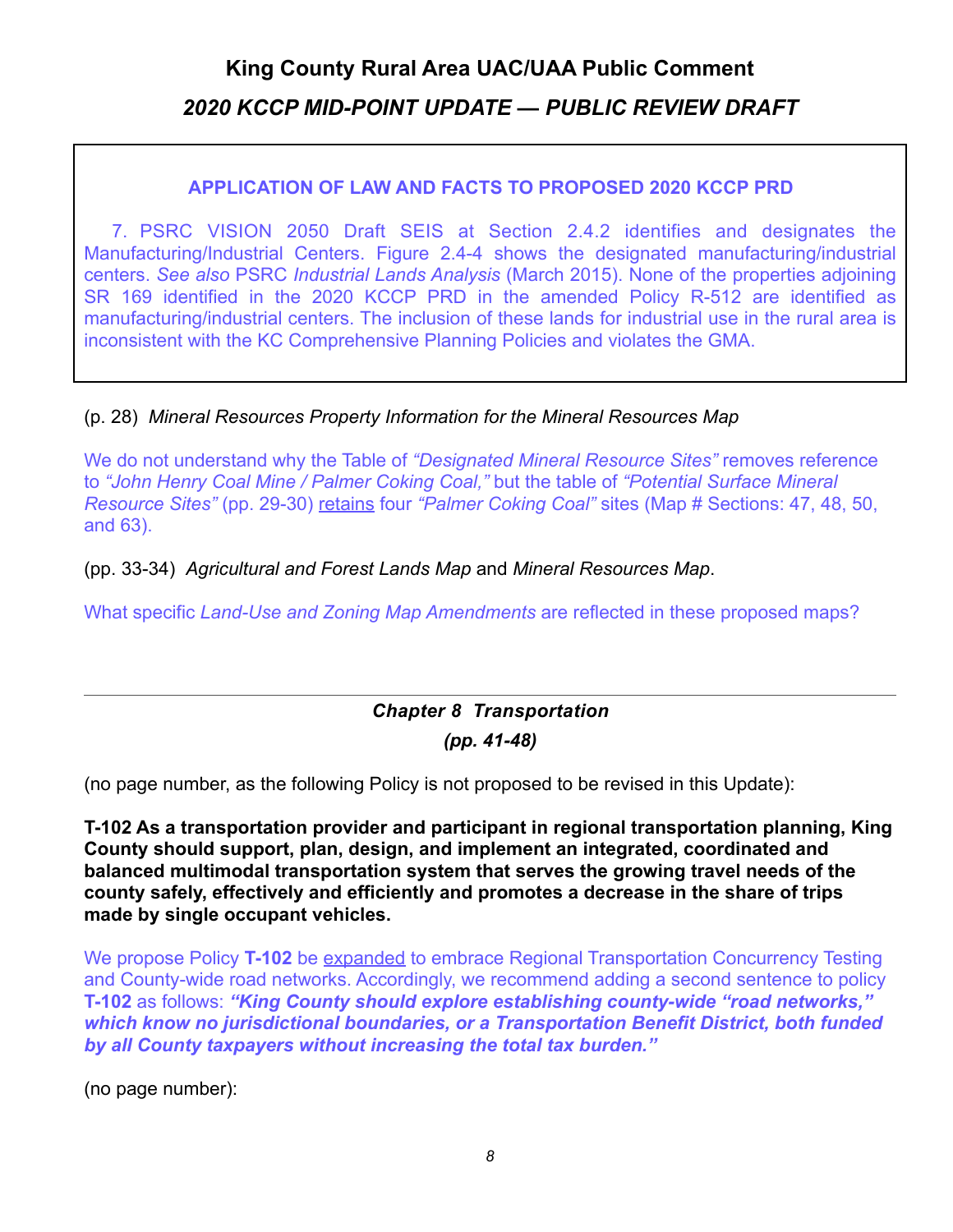## **King County Rural Area UAC/UAA Public Comment**

## *2020 KCCP MID-POINT UPDATE — PUBLIC REVIEW DRAFT*

**T-202 As resources allow, King County's transportation investments in Rural Areas and Natural Resource Lands should emphasize maintaining and preserving safe road infrastructure that is compatible with the preservation of rural character and does not promote urban or unplanned growth.** 

This is in the *existing* plan and is not proposed to be changed. However, we recommend, to further protect rural areas, adding the following at the end the sentence:

*", and shall work with other jurisdictions to prioritize capacity improvements in urban corridors to prevent diversion of urban-oriented traffic into rural corridors as by-pass routes."*

(p. 45):

The State Environmental Policy Act establishes environmental review of project impacts on all elements of the environment including transportation. ((In addition, the county has a mitigation payment system whereby developments are charged proportionate shares for transportation projects and services needed as a result of the related growth.))

**((T-229 King County shall implement a system that establishes fees needed to mitigate the growth-related transportation impacts of new development. The fees will be used to pay a development's proportionate share of transportation capital projects needed to support growth including, but not limited to, road, transit, and nonmotorized facilities. Such fees are in addition to any requirements established for transportation services and facilities needed solely as a result of the development.))** 

We understand the King County Council withdrew the Mitigation Payment System (MPS) program, effective December 17, 2016. Unfortunately, this leaves mitigation of the impacts of new development through SEPA and the County's intersection standards requirements. Do these mechanisms generate sufficient funds to truly mitigate the impacts? What is proposed to replace the MPS? Does King County Code **Title 14.80 INTERSECTION STANDARDS**, specifically: **Subtitle14.80.040 Mitigation and payment of costs**, still apply (e.g., *"…the owner of a proposed development shall be required to provide improvements that bring the intersection into compliance with intersection standards, or that return the intersection to its preproject condition, as may be required by the director…the county may require that the owner of a proposed development pay the full costs of required intersection standards improvements required under this title…the owner of a proposed development is responsible for the costs of any traffic study needed to determine traffic impacts and mitigation measures at intersections, as determined by the road services division."*)?

Further, how does the County account for improving roads to proper standards between intersections? This a an important issue in the Rural Area that everyday serve high levels of urban-generated traffic without upgrades—an equity-justice issue the County must consider.

(p. 48):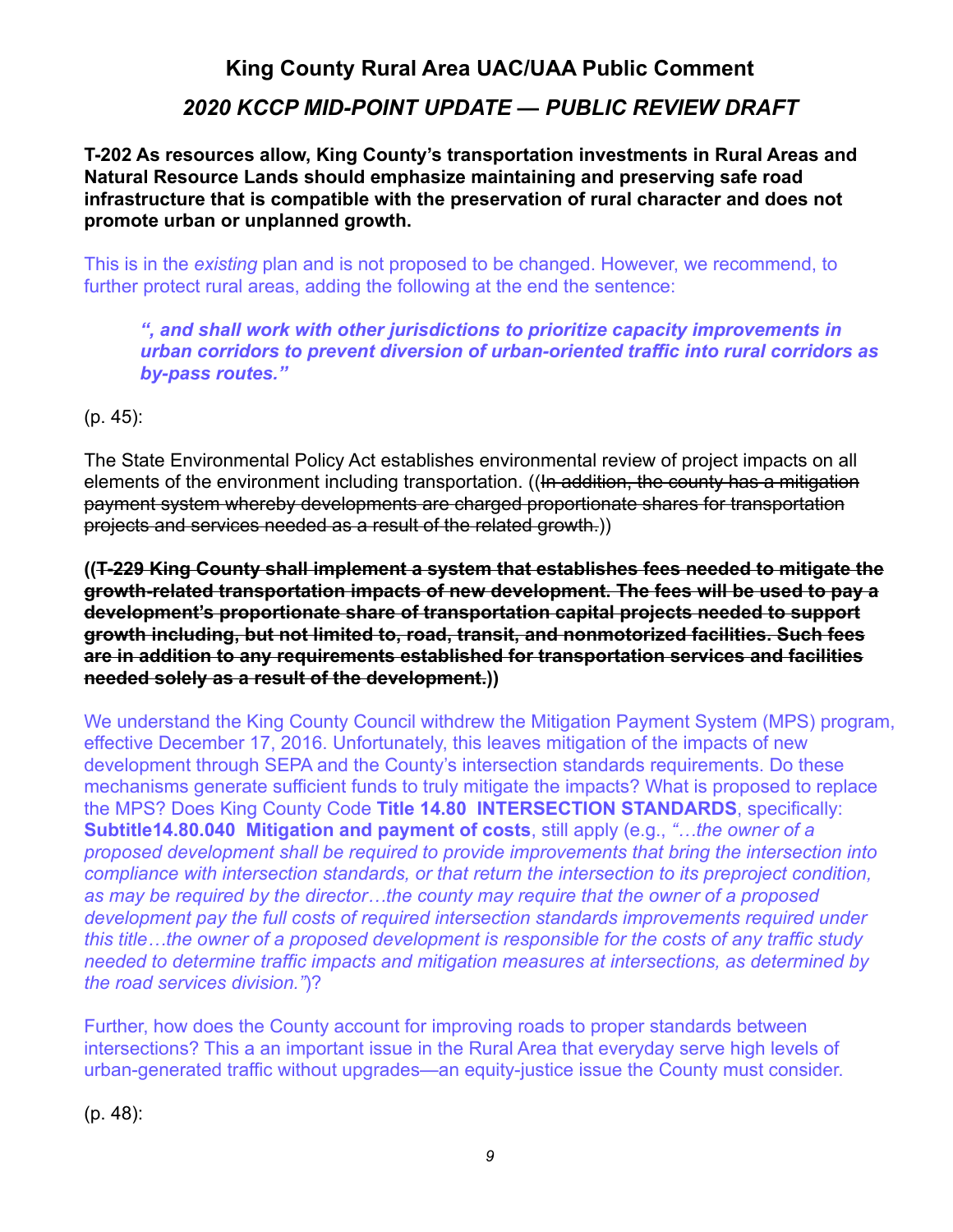## **King County Rural Area UAC/UAA Public Comment**

### *2020 KCCP MID-POINT UPDATE — PUBLIC REVIEW DRAFT*

**T-403 The unincorporated county road system provides transportation connections for large numbers of users that travel through the Rural Area and Natural Resource Lands to reach adjoining cities, other counties or regional destinations. King County should seek and support regional funding sources that could be used to repair and maintain the arterial system.** 

**T-404 When funding transportation projects in areas where annexations or incorporations are expected, the ((Department of Transportation)) King County should seek interlocal agreements with the affected cities and other service providers to provide opportunities for joint grant applications and cooperative funding of improvements.** 

We believe the above two policies are *insensitive* to Rural Area. We propose alternative policies that seek the following:

- 1. Protect the Rural Area from urban traffic that belongs elsewhere.
- 2. Strategically address *"Rural Regional Corridors"* (as described on p. 4 in the accompanying *Transportation Needs Report*) between urban centers, including transit, to prevent diversions into Rural Areas; however, done in such a way as to not enable further urban development in the outlying areas, which, for all intents and purposes, are ignoring Concurrency.
- 3. Reclassify rural routes in the Plan so as to reflect rural needs only and highlight the priority to divert urban traffic away from such routes
- 4. Apply *"traffic calming"* methodologies to discourage urban through-traffic from using rural routes
- 5. Discourage urban or quasi-urban growth in areas served only by rural routes
- 6. Work with regional agencies and other local governments to implement a new method of transportation finance that properly integrates development impact mitigation into regional plans.

Further, we propose an approach based on the PSRC regional transportation model that uses the Number of Vehicle Trips and Average Trip Length of new trips generated in each Community Service Area of rural King County AND each city contiguous with rural king county, and calculates for each area the *proportional cost* of road capacity per vehicle mile and computes a Road User Fee related to the Vehicle Miles of Travel so generated. This approach could use broad average construction cost data per vehicle-mile of new capacity for an average arterial project. Such costs could then be imposed on each new development wherever situated in unincorporated King County AND in contiguous cities, with appropriate discounting for the confirmed availability of funds from other sources, reduced trip generation due to alternative modes of travel, and/or innovative land development concepts, all in accordance with the general principles of the GMA. Such costs could be imposed on new development as a tax rather than an impact fee to both simplify and standardize the process. We understand that this will be a political challenge, but the County has few other options and truly needs State help in better distributing gas taxes, etc.

To begin to address the Rural road usage/funding imbalance problem State laws (RCWs 36.78, 46.68,120-124, & 84.52) could be reviewed for opportunities to enable a more transportation-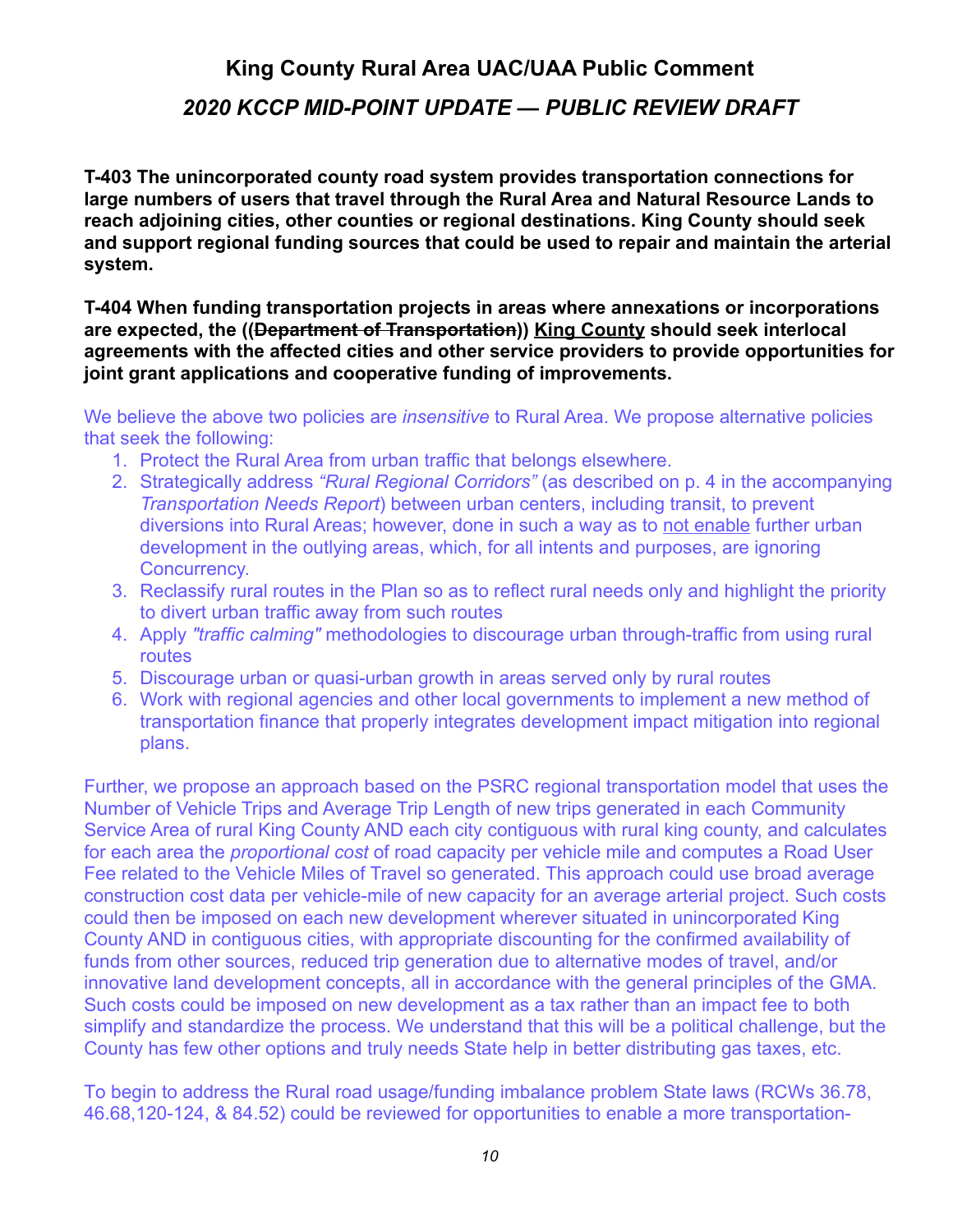sustainable allocation of gas tax monies and provide more flexibility in revenues used. Working with the State, some mechanism should be developed, along with incentives, for cities to share revenues with Counties, possibly tied to growth that occurs in the absence of job opportunities. Policies should explore the Puget Sound Regional Council's (PSRC's) Transportation 2040 *"userpays model"* by providing authority for usage charges, such as tolling key roads and methods to implement such strategies.

(no page number, as the following Policy is not proposed to be revised in this Update):

Under **G. Concurrency**, Policies **T-219** through **T-224**, do not truly address the scope of the problem facing King County and Rural Area residents. We recommend adding two new policies as follows:

**T-xxx When conducting concurrency testing, King County shall collaborate with other jurisdictions to ensure infrastructure improvement strategies help prevent travel shed failure caused by unfunded city and state projects and traffic generated outside the unincorporated area.** 

**T-yyy King County shall work with local, regional, and state agencies to increase the certainty and adequacy of funding for road and transit improvements to match travel increases due to future growth impacts. Such a system should replace diverse local traffic-impact fee systems that fail to consider regional impacts, and impose instead a regionally consistent fee or tax on all new development based on a measure of person-miles of travel or vehicle-miles of travel added to the entire regional system. Such a user charge, in combination with other public streams of transportation funding, should provide improvements roughly commensurate with new traffic impacts. A regional authority should be established to prioritize and disperse the collected funds among all jurisdictions to implement needed improvements across all modes of travel.** 

### <span id="page-10-0"></span>*Chapter 9 Services, Facilities and Utilities*  **(pp. 48-55)**

(p. 48):

1. Legal Water Availability and New State Laws

In January 2018, the Washington State Legislature approved Engrossed Substitute Senate Bill (ESSB) 6091, now codified in chapters 19.27, 58.17, 90.03, and 90.94 Revised Code of Washington. The adopted statutes clarify the steps building permit and subdivision applicants must take to establish that water is "legally available" when proposing to obtain water from a new permit exempt well.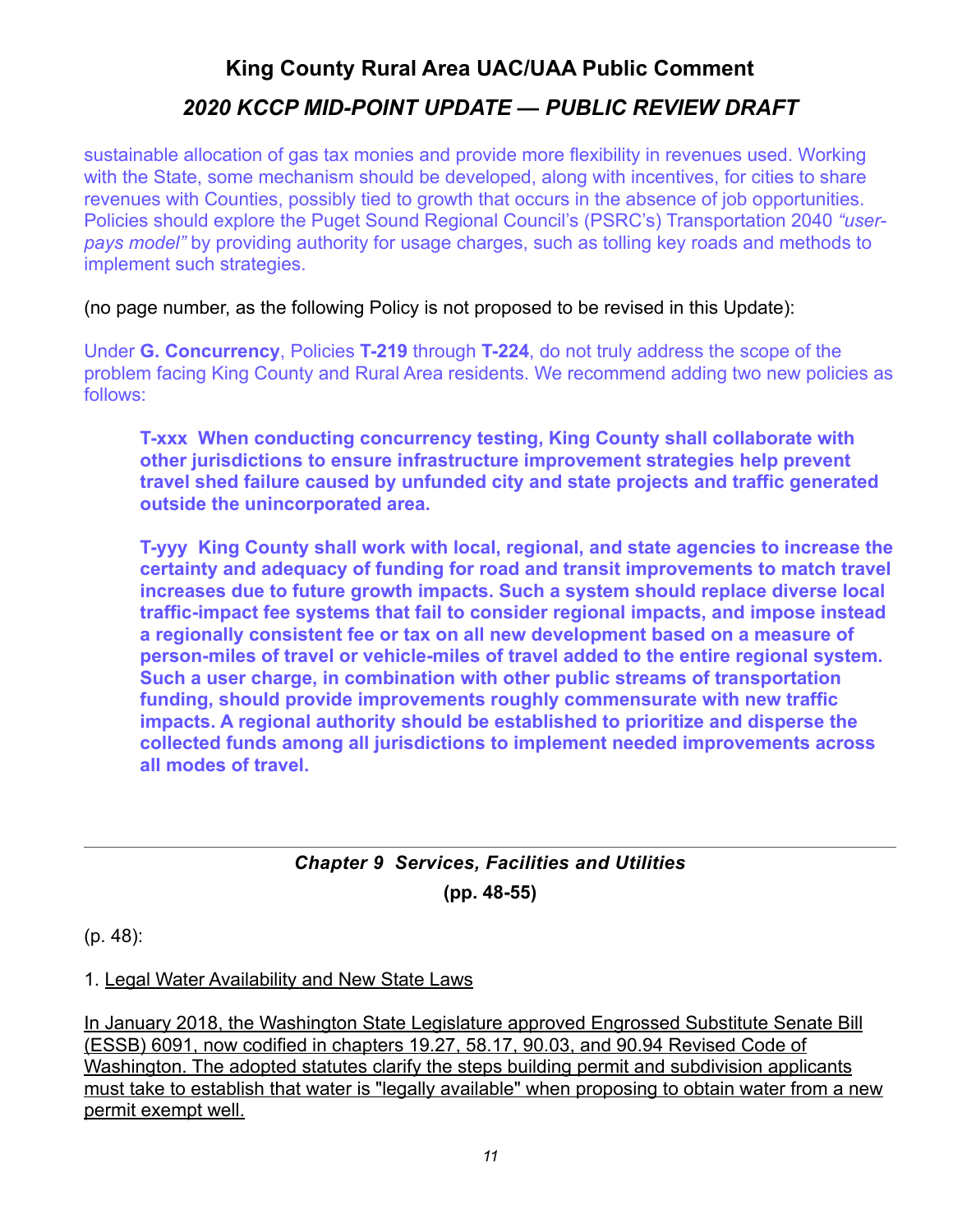In King County, the new water law requirements most directly affect development in the Rural Area where new development may not be served by public water systems and applicants are proposing to use permit exempt wells for a source of water supply. King County has had a long-standing preference for limiting new permit exempt wells and requiring new development to be connected to larger public water systems, known as Group A water systems. Consistent with the new water law requirements, King County permitting processes ensure that the hierarchy of water service is fully implemented with the Comprehensive Plan policies and the King County Code.

... In accordance with new water law requirements, King County has an established a hierarchy of water service that restricts the creation of new permit exempt wells in closed basins except in very limited circumstances.

We recommend deleting the 2nd (*"In King County, …"*) and 3rd (*"… In accordance with …"*) new paragraphs above in their entirety and replacing them with the following:

The State Department of Ecology and the WRIA #7, #8, #9, and #10 Watershed Restoration & Enhancement (WRE) Committees include many municipal and private stakeholders and interest groups. The outcome from their ongoing work will not be prejudged by King County, especially in light of the tremendous cost of providing public water in the Rural Area. Consequently, the County intends to include in future KCCP updates policies and goals, and the KC Code, changes that are consistent with and implement the WRE Committees' recommendations regarding the continued importance and dependence on private, permit exempt water wells in the Rural Area.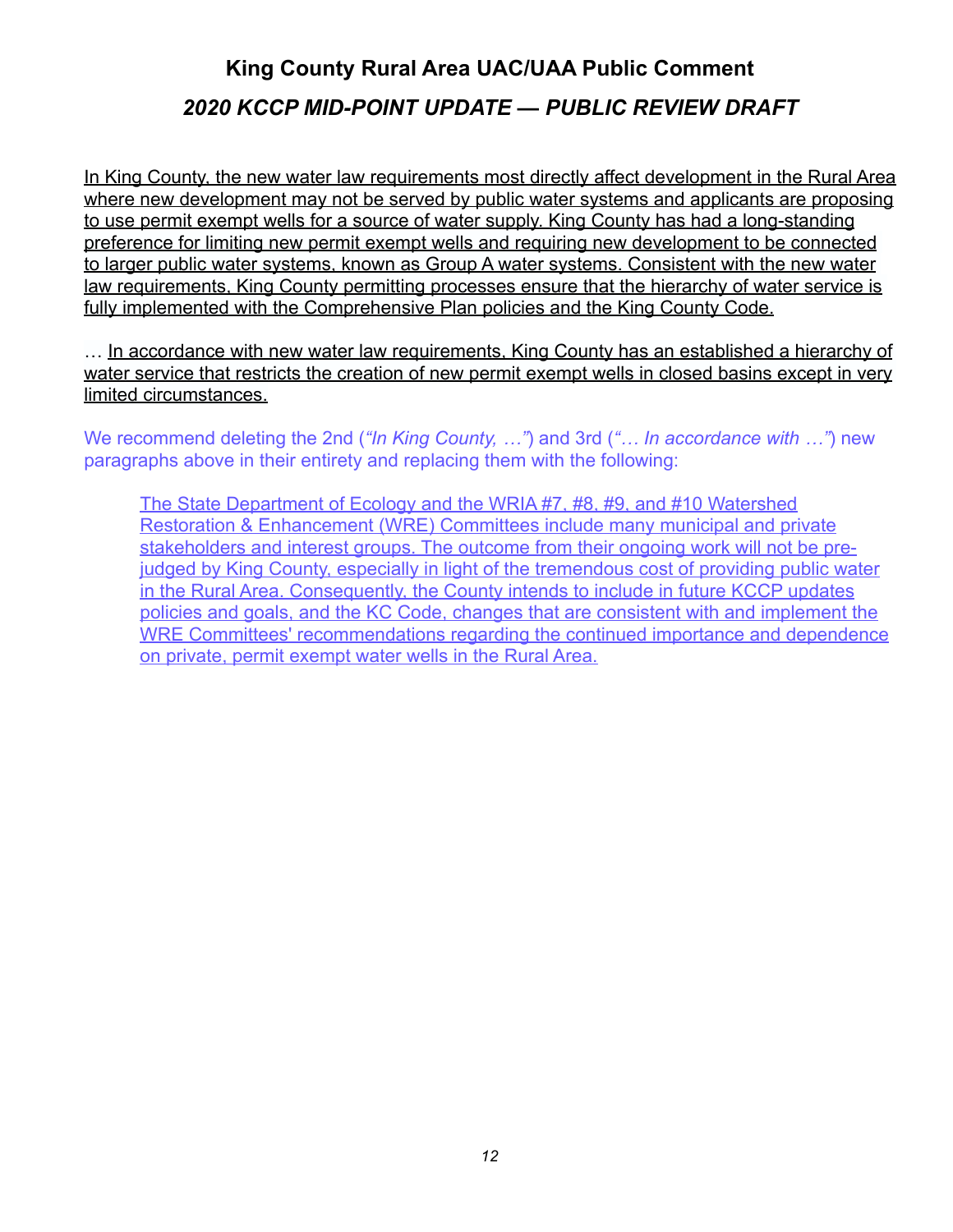### <span id="page-12-0"></span>**Transportation Needs Report and Arterial Classification**

[Transportation Appendix Amendment Change Report\(](https://www.kingcounty.gov/~/media/depts/executive/performance-strategy-budget/regional-planning/2020CompPlanUpdate/2020-PRD/c-PRD-Transportation-Appendix-Change-Report.ashx?la=en)[maps\)](https://www.kingcounty.gov/~/media/depts/executive/performance-strategy-budget/regional-planning/2020CompPlanUpdate/2020-PRD/c-PRD-Transportation-Appendix-maps.ashx?la=en)

We preface our comments here by first addressing some concerns in the *existing* 2016 Transportation Needs Report (TNR), specifically, Chapter 3 — Transportation Modeling (pp. 46-47):

#### *Travel Demand Forecasting at King County*

Travel demand forecasting is the process of estimating the number of vehicles that will use a particular transportation facility in the future. Travel forecasting begins with the collection of current traffic data. This traffic data is combined with other known data, such as population, employment and trip rates to develop a traffic demand model for the existing situation. Coupling it with projected data for population, employment, etc., results in estimates of future traffic. Traffic forecasts are used in transportation policy, planning, and engineering, to determine demand and provide the basis for calculating the capacity of infrastructure and determining level of service performance.

The official travel forecasting model at the PSRC is called 4k. It was used in development of the PSRC's Transportation 2040 Plan update in 2014, and is being used for the 2016 King County Comprehensive Plan update. The 4k model is a Trip-Based Model. A trip-based model estimates daily travel patterns and conditions within the four counties (King, Kitsap, Pierce, and Snohomish) of the Puget Sound region. [Puget Sound Regional Council, *"Travel Demand Forecasting,"* Analysis and Forecasting at PSRC, October 2009, [http://www.psrc.org/assets/](http://www.psrc.org/assets/2938/Travel_Demand_White_Paper_2009_final.pdf) [2938/Travel\\_Demand\\_White\\_Paper\\_2009\\_final.pdf](http://www.psrc.org/assets/2938/Travel_Demand_White_Paper_2009_final.pdf)]

The 4k model relies upon population and employment forecasts from the land use model at PSRC. The model is used to generate forecasts to provide travel measures for use in regional analysis. For every household in the region, the model estimates how many trips are made each day, where they go, what time of day they travel, which modes they use, and which routes they follow.

Prior to the 4k model, King County used a custom model based on an older generation of the PSRC's Trip-Based Model. The major difference is that the King County model used localized traffic data, including concurrency and local development data specific to unincorporated King County, whereas the PSRC model used regional level data. Following the incorporation of remaining major urban portions of King County, unincorporated King County is primarily a rural area with an older, transportation infrastructure with less density, much lower growth levels, and mature and stable growth patterns. A highly specialized and detailed travel demand model is no longer needed, so in the interest of program and cost efficiency, as well as to ensure regional planning consistency, King County adopted the 4k model in 2015.

Forecasted P.M. peak hour (afternoon rush hour [Defined by PSRC as 3:00 pm - 6 pm]) traffic volumes were reviewed for indications of potential level-of-service problems. King County staff used PSRC Travel Model output data to analyze deficiencies for the forecast year 2031. The Travel Model's afternoon rush hour field covers a three hour time period for both directions of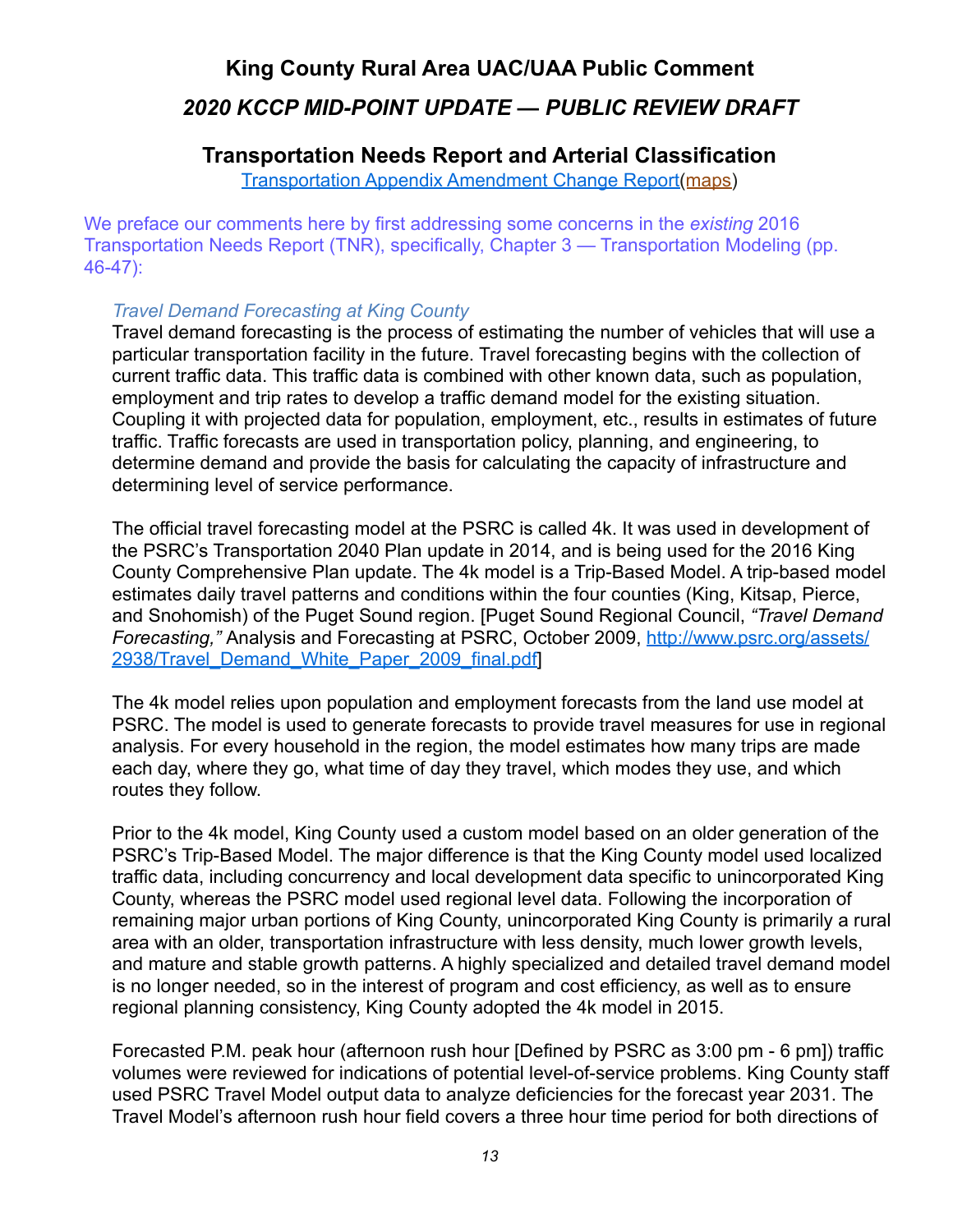vehicle travel. The latest model forecast showed fewer deficiencies than were forecasted in 2012. This change can be attributed in part to differences in travel models, however these differences are not as great in unincorporated King County, where the PSRC has increased the level of detail in recent versions of its model.

#### *Capacity Projects Derived from PSRC Travel Model for Unincorporated King County*

No additional capacity projects were proposed as a result of the deficiency analysis performed for the TNR. Most of the remaining deficiencies are on unincorporated arterial roadways with severe congestion levels and significant cost or engineering challenges dating back many years, and which are unlikely to see improvement without very significant investments.

We remain concerned the County is not conducting detailed modeling of local roads in the Rural Area, most likely based on the assumption that growth there is slow and trusting that the PSRC network adequately covers the rural roads that might carry meaningfully large volumes where capacity/level of service would be a concern. This might possibly be adequate, but we request to see a copy of the Rural Area road network model map to understand what roads are included and, for those not included, how routes are networked together. We also request a map of the Traffic Analysis Zones (TAZs) used in the modeling to be able to better understand land-use growth forecasts by locality.

(p. 4):

### **Rural Regional Corridors**

Rural Regional Corridors are recognized in the King County Comprehensive Plan as segments of certain arterials that pass through rural lands to primarily connect urban areas. This type of roadway plays a key regional mobility role in the county's transportation system. While additional capacity is generally prohibited by county policy on arterial roads in the rural area, a limited exception is made for Rural Regional Corridors. These corridors may receive capacity improvements if the increased capacity is designed to serve mobility and safety needs of the urban population while discouraging inappropriate development in the surrounding Rural Area or natural resource lands.

We do not know how the four identified Rural Regional Corridors can: *"receive capacity improvements … while discouraging inappropriate development in the surrounding Rural Area or natural resource lands."* There appears no realistic way to do so. Further, especially for the fringe cities, e.g., as Black Diamond, such *"capacity improvements"* would effectively enable gross exceedance of agreed-to Growth Targets to everyone's detriment.

Specifically, the TNR describes Issaquah-Hobart Road from Issaquah south to SR 18 as a Rural Regional Corridor based on high volumes of through travel between cities and/or state highways. We note that the continuation of that route southward to Ravensdale and Black Diamond is not so designated, but carries much of the same long distance traffic that feeds the section north of SR18. We believe this route through rural Hobart and rural Ravensdale should be relieved of current urban through traffic and the prospect of further increases due to urban growth in Enumclaw, Black Diamond, and Maple Valley. Priority should be given to completing the lanes on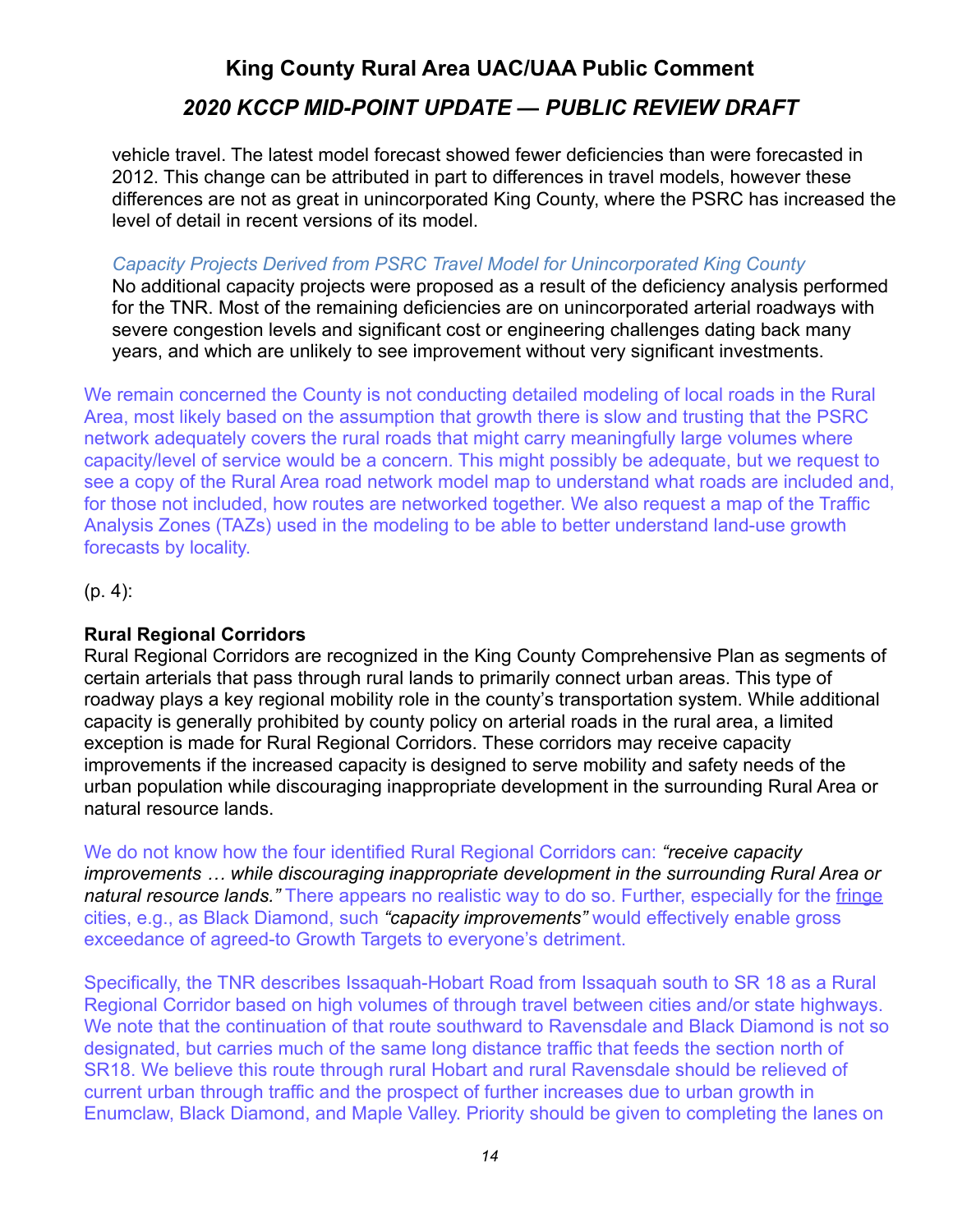SR 18 and continuing to pursue the SR 169 Route Development Plan to provide for such growth, and not subject the rural unincorporated areas south of SR 18 to such traffic impacts.

(p. 6):

### Table 1. *2020 Transportation Needs Report (TNR) Summary of Changes*

Why have the estimated costs for Reconstruction projects nearly tripled with no new projects added and one since completed (WRT the 2016 adopted TNR)?

We support the *non-increase-in-capacity* additions (WRT the 2016 adopted TNR) that emphasize safety, such as Intersection and Traffic Safety Operations (INT-TSO), Vulnerable Road Segments (VRS), Drainage, and Guardrail projects. Unfortunately, these collectively only represent 29% of the total estimated costs shown.

### Appendix A. *2020 Transportation Needs Report (TNR) Lists*—[NEW PROJECTS ONLY]

p. 29: **INT-TSO-20-10** Intersection and Traffic Safety Operations Kent / Black Diamond Rd & SE Auburn / Black Diamond Rd Intersection Improvement (\$12.1 M)

**INT-TSO-20-10**—The Auburn / Black Diamond Rd, Kent / Black Diamond Rd / Thomas Rd complex is an important intersection and we support its inclusion as a new entry in the proposed TNR. However, out of concern for safety, we recommend some sort of improvement(s) be implemented sooner rather than later. We understand the County cannot fund a complete overhaul at this time, yet, some immediate and low-cost safety features, such as signage, could be added that would forewarn or aid drivers in several places. For example, the right turn from Auburn / Black Diamond Rd onto Kent / Black Diamond Rd is especially difficult to maneuver due to limited vision to the left and the grade of the road itself. This is especially the case during heavy traffic, which will only increase in the future with the build out of the massive Master-Planned Developments in Black Diamond. Another early safety improvement to consider would be a blinking warning sign approaching the Auburn / Black Diamond Rd - Thomas Rd intersection.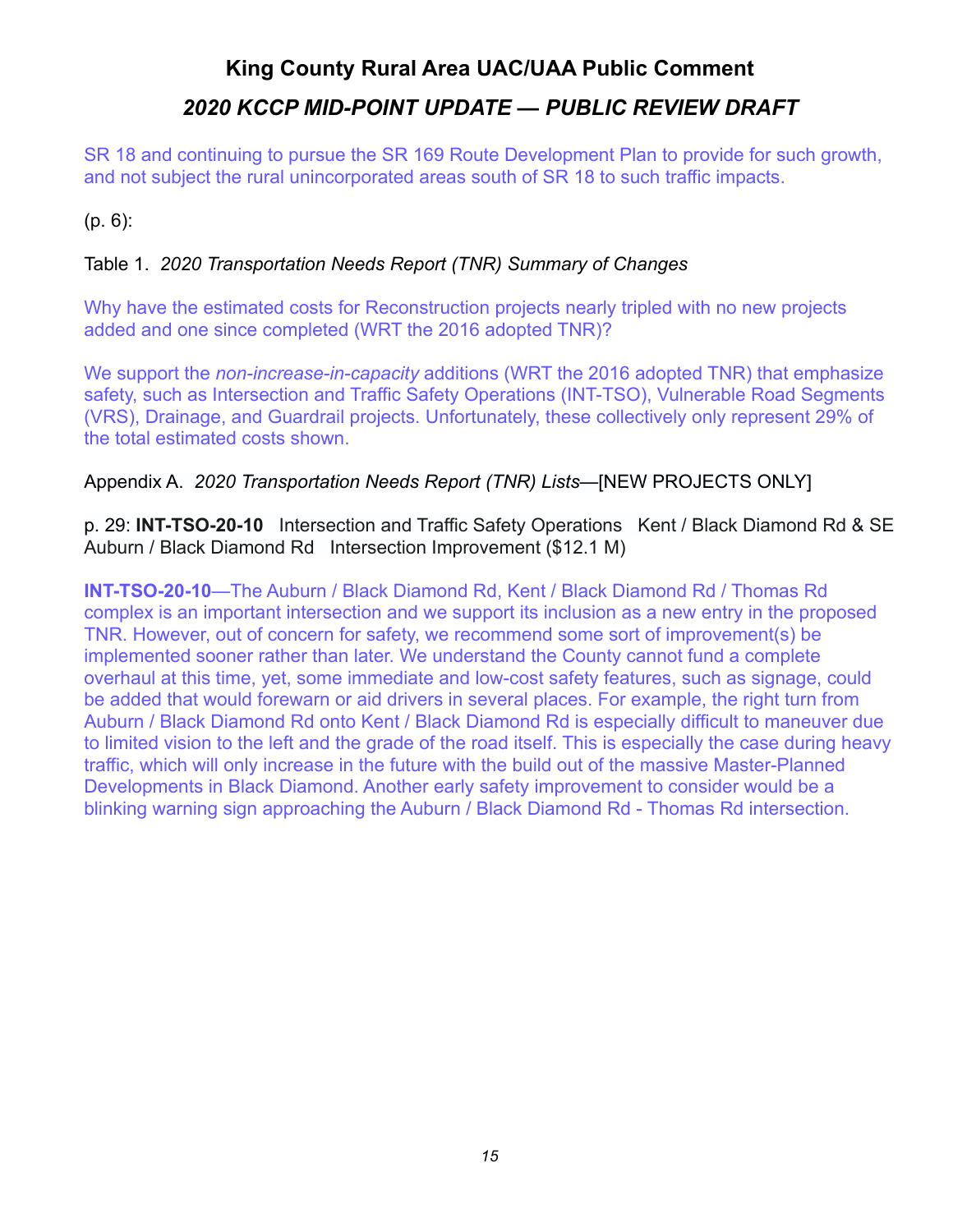<span id="page-15-0"></span>**Amendments to Land Use and Zoning Maps**

[Land Use and Zoning Map Amendments](https://www.kingcounty.gov/~/media/depts/executive/performance-strategy-budget/regional-planning/2020CompPlanUpdate/2020-PRD/d-PRD-Land-Use-and-Zoning-Map-Amendments.ashx?la=en)

### <span id="page-15-1"></span>*Map Amendment 2: Woodinville Roundabout Mitigation*

Please see our comments under: *"Area Zoning & Land Use Study 2: Woodinville Roundabout Mitigation."*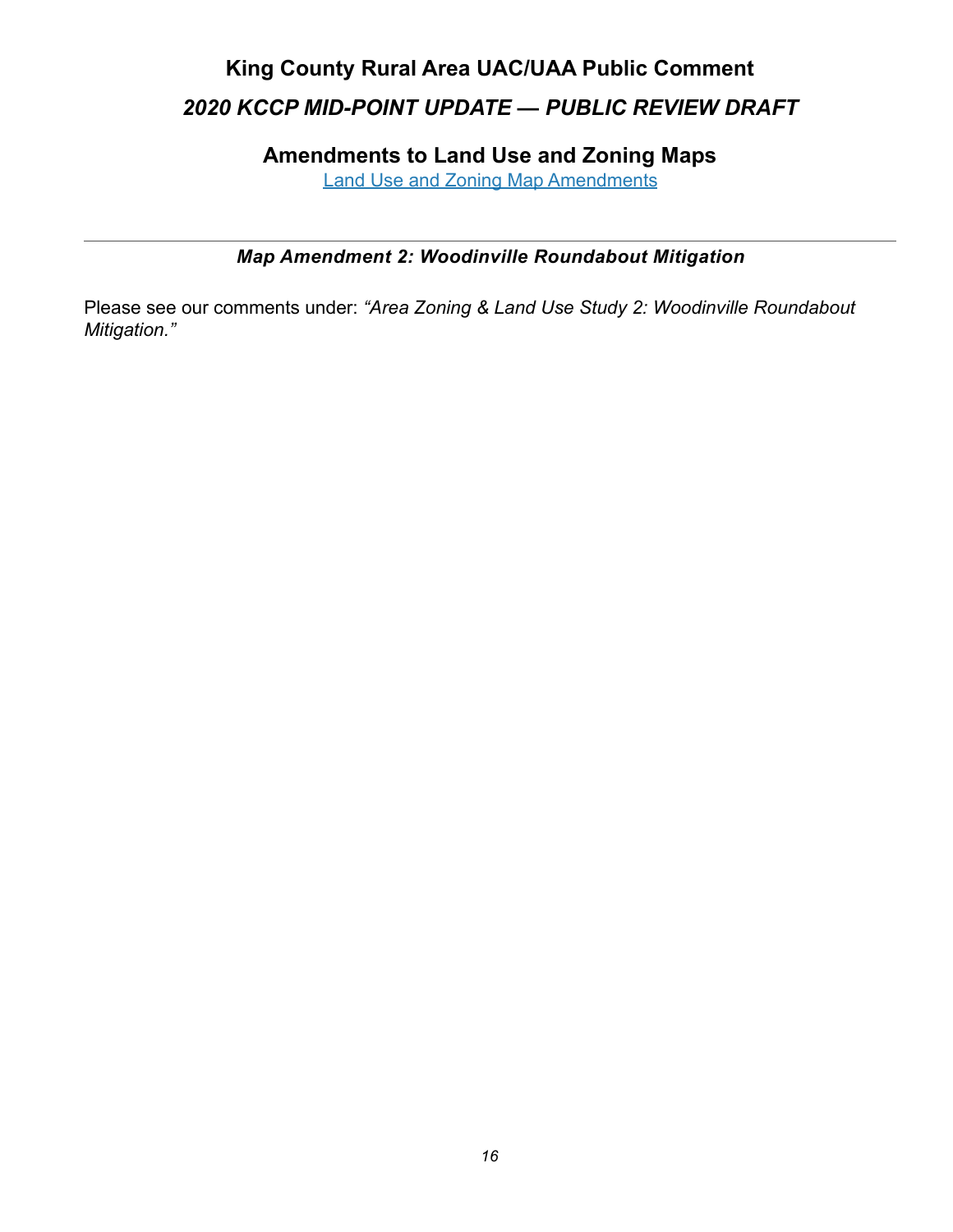### <span id="page-16-0"></span>**Area Zoning and Land Use Studies**

[Area Zoning Studies](https://www.kingcounty.gov/~/media/depts/executive/performance-strategy-budget/regional-planning/2020CompPlanUpdate/2020-PRD/g-Area-Zoning-and-Land-Use-Studies.ashx?la=en)

### <span id="page-16-1"></span>*Area Zoning & Land Use Study 2: Woodinville Roundabout Mitigation*

Unfortunately, the City of Woodinville and King County failed to carry out due diligence in the siting and mitigations for street and sidewalk improvements which were put in place in 2016 along NE 171st St. This resulted in removing  $\sim$  1/3 ac of land from not only the general Rural Area, but from arable land in the Sammamish Valley Agricultural Production District (APD). This amendment is an effort to mitigate same *after-the-fact*. Had King County policies been followed, complete mitigation measures would have required two elements: (1) Replacement of the lost Agricultural (A)-zoned land on a 1-to1 basis and (2) Replacement of the lost Rural Area land using the 4-to-1 program. (KCC 20.18.170 & .180)

(p. 7):

### **VIII. RECOMMENDATION**

Both of the parcels proposed for inclusion in the Sammamish Agricultural Production District have had agricultural use in the past and are proximate to the location of the encroachment. The parcels are undeveloped and are well suited as mitigation acquisitions for the Woodinville encroachment. Due to the small size of these parcels, A-10 is the appropriate zoning. The Agricultural Production District boundary will be shifted to meet the conservation easement area.

While the proposed solution adequately replaces the loss of APD land with arable land contiguous to the APD, it is inadequate to meet the requirement to mitigate the conversion of Rural Area land into Urban land (i.e., inside the Urban Growth Area [UGA]) with the 4-to-1 ratio as the land being added to the Sammamish Valley APD is *already* in the Rural Area, outside of the UGA.

By requiring less mitigation than would have been required had due diligence been applied *before* construction, this would set a precedent that rewards failure to follow the policies that are in place to support the goals set forth in the King County Planning Policies, the KCCP and the law as set forth in the State's GMA.

Excellent opportunities exist to replace the Rural Area land with UGA land that meets the requirements of KC 20.18.170 & .180. Parcel # 720594-0030 is located on Woodinville's Urban Growth Boundary adjacent to King County Parks' Rural Area property along the Sammamish River. The heavily used Sammamish Valley Trail takes a very sharp bend to go around this vacant Urban parcel, which features a metal fence along its lot line. This dangerous bend has been the site of numerous injury accidents. If King County were to purchase this property (0.81 ac) and add it to the Parks system, not only could the trail safety be improved, but this would provide a buffer from the impending development on nearby lots *within* the City of Woodinville. And it would go a long way to meeting the mitigation requirements of converting Rural Area land into the UGA.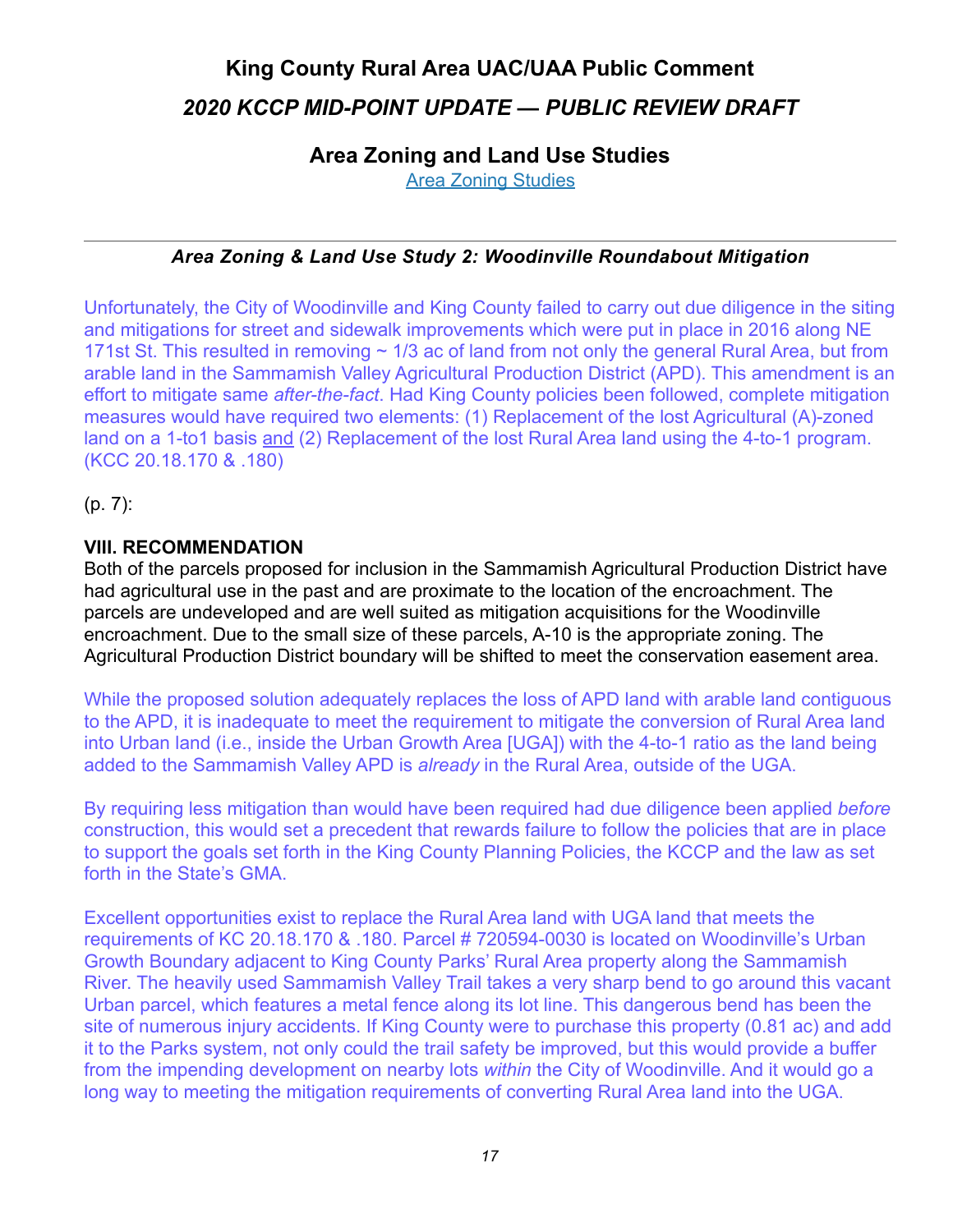### <span id="page-17-0"></span>**Code Studies and Reports**

[Code Studies and Reports](https://www.kingcounty.gov/~/media/depts/executive/performance-strategy-budget/regional-planning/2020CompPlanUpdate/2020-PRD/h-Code-Studies-and-Reports.ashx?la=en)

### <span id="page-17-1"></span>*Report 2: Review of 4-to-1 Program*

### (p.6-8):

The following bullets summarize the provisions guiding the Four-to-One program, with additional detail provided in the Program Review section of the report.

• …….

- **Allowed uses of new urban lands:** New urban land is limited to residential development and must achieve a minimum density of four units per acre. The new urban land must be served by sewers and other urban services, and facilities must be provided directly from the existing urban area without crossing the open space or rural area. In cases where the Four-to-One is adjacent to a city, the jurisdiction must agree to add the new urban land to their Potential Annexation Area.
- **Annexation:** In cases where the Four-to-One is adjacent to a city, the jurisdiction must agree to add the new urban land to their Potential Annexation Area. No requirement or timeframe is established for the annexation to occur.

The city, which is benefiting from additional urban land, should be required to annex such land at the outset, rather than simply including it in its PAAs.

### (p. 13):

Between 2015 and 2017, a number of additional Four-to-One projects were proposed, and others were amended. The following summarizes these proposals.

• **Reserve at Covington Creek:** This Four-to-One proposal was approved in 2008. The project resulted in approximately 51 new urban acres (including 40 acres for development plus an 11 acre athletic field) being added to the urban growth area, and would require about 160 new acres of rural land to be conserved. The project has not yet been built. The proposal included a pre-annexation agreement and required that the development be consistent with the City of Black Diamond's regulations and guidelines. In 2016, both of these conditions were removed, with a *"no-contest to annexation"* provision added. Also, the requirement for conservation of rural area land was modified to include rural, agricultural or forestry lands (with up to 20 acres onsite open space allowed to count towards the open space requirement). In both the 2008 and 2016 adoption, transferable development rights were allowed, with the result being open space conservation that did not include the land being permanently dedicated to the County.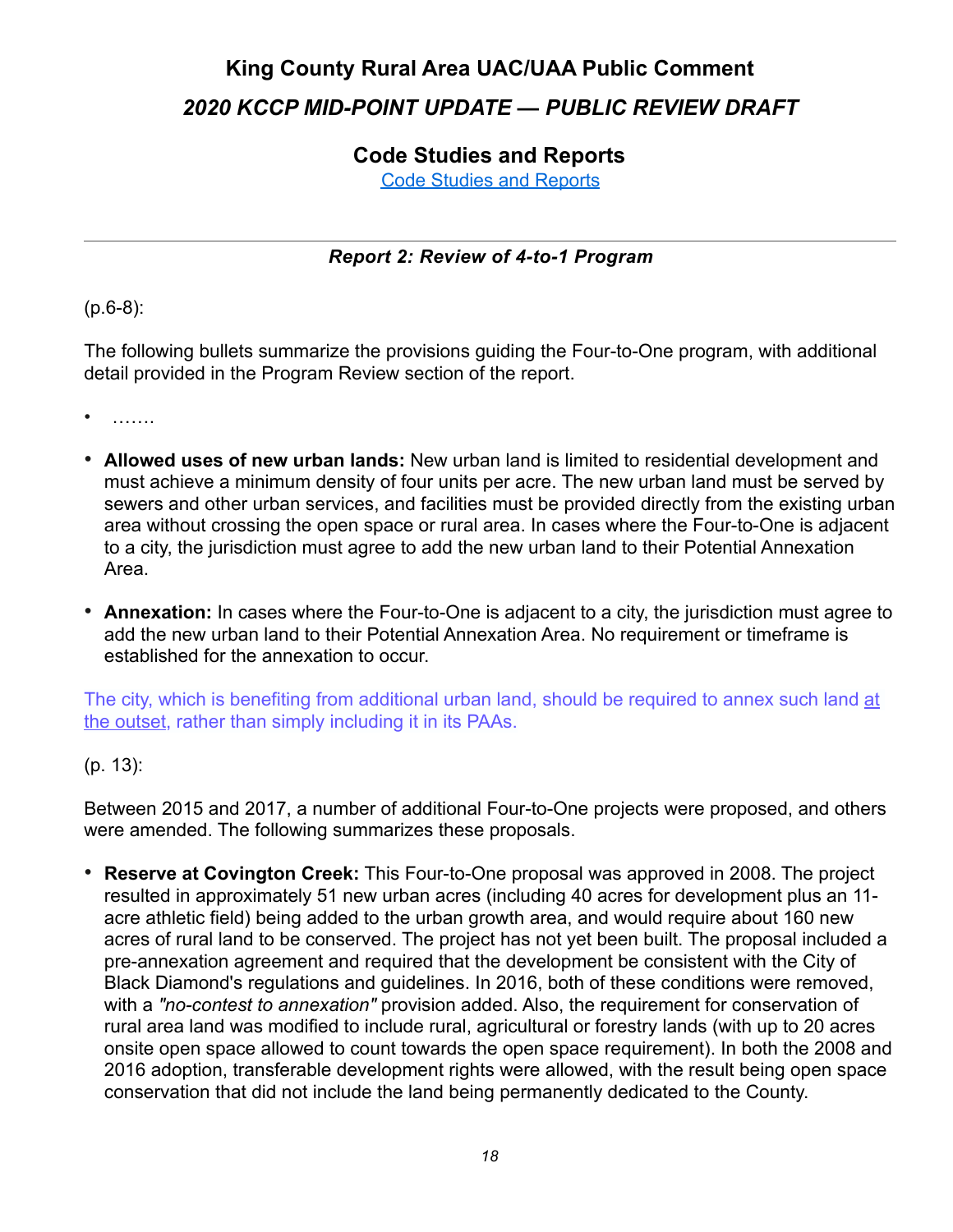It appears from the description above that the County gave in on many aspects of the original agreement. Of particular concern is the statement: *"the requirement for conservation of rural area land was modified to include rural, agricultural or forestry lands (with up to 20 acres onsite open space allowed to count towards the open space requirement)."* This implies that less Rural Area land was conserved with the difference replaced by either agricultural and/or forestry lands.

"Also, with respect to the statement: *"transferable development rights were allowed, with the result being open space conservation that did not include the land being permanently dedicated to the County,"* we believe the County should seek, with willing parties and should it fit within the County's long-term plans, securing permanent dedication of the land to the County."

(pp. 19-20):

### **V. REVIEW OF PROGRAM / Procedural issues / Open Space Lands**

• **Allowing the use of transferable development rights:** [last paragragh] … Based on this experience, and the fact that the conservation benefit occurs on land that remains in private ownership rather than land that gets added to County's open space system, it is not recommended that conservation be achieved through the Transfer of Development Rights program, or that clear criteria be established for how and when transferable development rights are allowed.

We agree with the first part, but have concerns with the second part regarding *"criteria."* It appears that this could *"open the door"* as it would be based on whatever *"criteria"* eventually are developed and used.

(p. 20):

• **Criteria for, and allowed uses on, new open space lands:** The provisions state that the open space land retain its rural area designation but other provisions allow it to be used as natural areas, passive recreation sites, resource lands for farming or forestry, and allow that a small portion of the open space can be used for trails, wetland mitigation, and limited areas for active recreation uses. To create consistency, it is recommended that the new open space lands be allowed to have a Rural Area, open space, or natural resource land designation, consistent with its proposed use.

We disagree with the last sentence: *"To create consistency, it is recommended that the new open space lands be allowed to have a Rural Area, open space, or natural resource land designation, consistent with its proposed use,"* We do not want Rural Area lands, which are morphing into new open space through the program, ever be allowed to be designated as natural resource land (potentially a gravel pit, salt mine, etc.—all of which we already have)—a complete change in use.